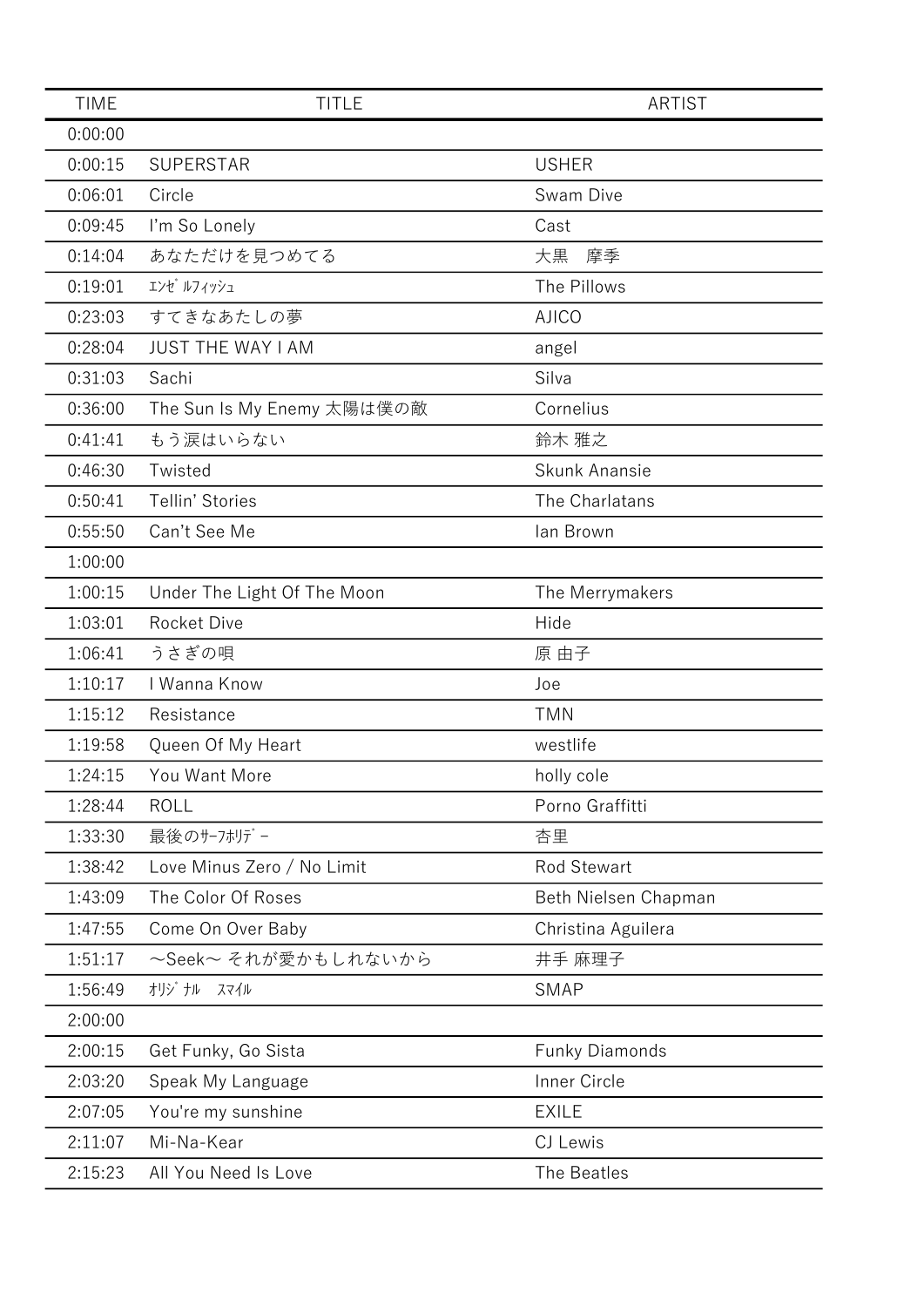| <b>TIME</b> | <b>TITLE</b>              | <b>ARTIST</b>                           |
|-------------|---------------------------|-----------------------------------------|
| 2:19:06     | How To Be A Girl          | 安室 奈美恵                                  |
| 2:23:24     | More Than I Can Say       | Leo Sayer                               |
| 2:26:59     | You                       | Janet Jackson                           |
| 2:31:42     | Cocain                    | Eric Clapton                            |
| 2:35:12     | alice                     | Swinging Popsicle                       |
| 2:39:23     | Seasons In The Sun        | <b>Terry Jacks</b>                      |
| 2:42:49     | Young Floks               | Peter Bjorn And John                    |
| 2:47:26     | 心拍数 2002.10.21なら100年会館    | 山崎 まさよし                                 |
| 2:52:12     | Love, needing             | 麻衣<br>倉木                                |
| 2:55:26     | <b>Foolish Games</b>      | Jewel                                   |
| 2:59:23     | GOODY GOODY               | LISETTE MELENDEZ                        |
| 3:00:00     |                           |                                         |
| 3:00:14     | Easy Lover                | Philip Bailey With Phil Collins         |
| 3:05:09     | Higher Ground             | Red Hot Chili Peppers                   |
| 3:08:30     | Humpin' Around            | Bobby Brown                             |
| 3:14:48     | <b>Bad Dance!</b>         | Wuz 1 b? (7")                           |
| 3:18:48     | Remenber                  | <b>Swinging Popsicle</b>                |
| 3:24:15     | IN THE MORNING            | RAZORLIGHT                              |
| 3:27:55     | Mornin'                   | Al Jarreau                              |
| 3:32:05     | I Will Buy You A New Life | Everclear                               |
| 3:35:59     | <b>Sunday Morning</b>     | No Doubt                                |
| 3:40:11     | Heartbeat                 | Tahiti 80                               |
| 3:43:36     | <b>SPARKLE TRAIN</b>      | SOULHEAD                                |
| 3:47:52     | 時間旅行                      | Dreams Come True                        |
| 3:52:10     | Celebration               | C.J.Lewis                               |
| 3:55:38     | Single Life               | Pandora                                 |
| 3:59:10     | Change Of Heart           | Wendy Moten                             |
| 4:00:00     |                           |                                         |
| 4:03:22     | Try Boy, Try Girl         | 前田 亘輝                                   |
| 4:09:10     | Searchin'                 | monica                                  |
| 4:13:36     | Let It Go                 | Scatman John                            |
| 4:17:13     | ロックンロールは生きている             | Mr. Children                            |
| 4:22:03     | Here We Go Again          | Ray Charles duet with Norah Jones       |
| 4:25:57     | Make Love Stay            | Dan Fogelberg                           |
| 4:30:28     | <b>Baby Grand</b>         | <b>Billy Joel Duet With Ray Charles</b> |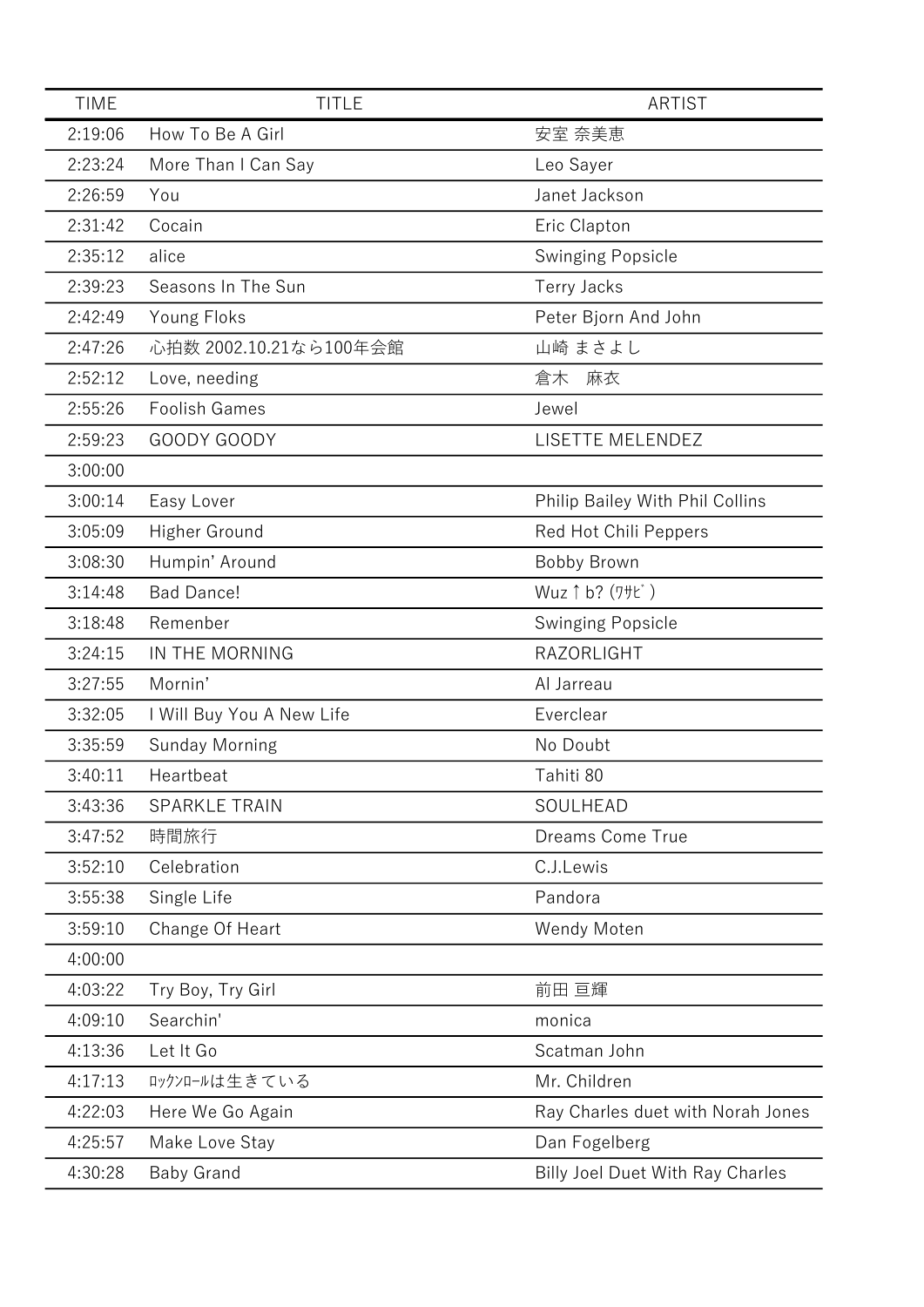| <b>TIME</b> | <b>TITLE</b>                 | <b>ARTIST</b>                                   |
|-------------|------------------------------|-------------------------------------------------|
| 4:34:29     | Mothership                   | Silva                                           |
| 4:39:32     | 裸 ~Nude~                     | Vo Vo Tau                                       |
| 4:43:19     | ワルツ                          | スネオヘアー                                          |
| 4:48:01     | <b>Talking In Your Sleep</b> | The Romantics                                   |
| 4:51:51     | Summer Teeth                 | Wilco                                           |
| 4:54:58     | Fire The Hole                | Van Halen                                       |
| 4:59:01     | ノクターン                        | 平原<br>綾香                                        |
| 5:00:00     |                              |                                                 |
| 5:00:00     | <b>Heartbreak Hotel</b>      | WHITNEY HOUSTON feat. FAITH EVANS & KELLY PRICE |
| 5:04:29     | LIVELY UP YOURSELF           | <b>BOB MARLEY</b>                               |
| 5:07:23     | Anthem                       | The Wildhearts                                  |
| 5:11:01     | What Cha' Gonna Do For Me    | Chaka Khan                                      |
| 5:14:47     | Little Piece Of Heaven       | Neville Brothers                                |
| 5:18:48     | Still In Love                | Lionel Richie                                   |
| 5:23:11     | Sing a Song                  | Skoop On Somebody                               |
| 5:28:08     | 雨と泪                          | ゆず                                              |
| 5:31:35     | Like a sunshine, my memory   | <b>PUSHIM</b>                                   |
| 5:36:08     | 中央線                          | 矢野 顕子                                           |
| 5:40:07     | 君に振れるだけで                     | Curio                                           |
| 5:45:24     | I Gave You Best              | <b>Fatima Rainey</b>                            |
| 5:49:26     | I Drive Myself Crazy         | 'N Sync                                         |
| 5:53:22     | <b>CAN'T STOP</b>            | RED HOT CHILI PEPPERS                           |
| 5:57:50     | How High The Moon            | 小林<br>桂                                         |
| 6:00:00     |                              |                                                 |
| 6:00:14     | Piece Of Me                  | <b>Britney Spears</b>                           |
| 6:03:45     | 歩み                           | GReeeeN                                         |
| 6:07:56     | なくもんか                        | いきものがかり                                         |
| 6:13:39     | 荒野はるかに                       | ↑ THE HIGH-LOWS ↓                               |
| 6:17:56     | Talk To Me                   | Babyface                                        |
| 6:22:41     | 閃光少女                         | 東京事変                                            |
| 6:25:37     | All That I Can Say           | Mary J.Blige                                    |
| 6:28:57     | 神様と仲なおり                      | Rebecca                                         |
| 6:33:43     | Analyse                      | Cranberries                                     |
| 6:37:30     | <b>SUPERSTAR</b>             | 土岐<br>麻子                                        |
| 6:42:37     | <b>I RAN</b>                 | FLOCK OF SEAGULLS                               |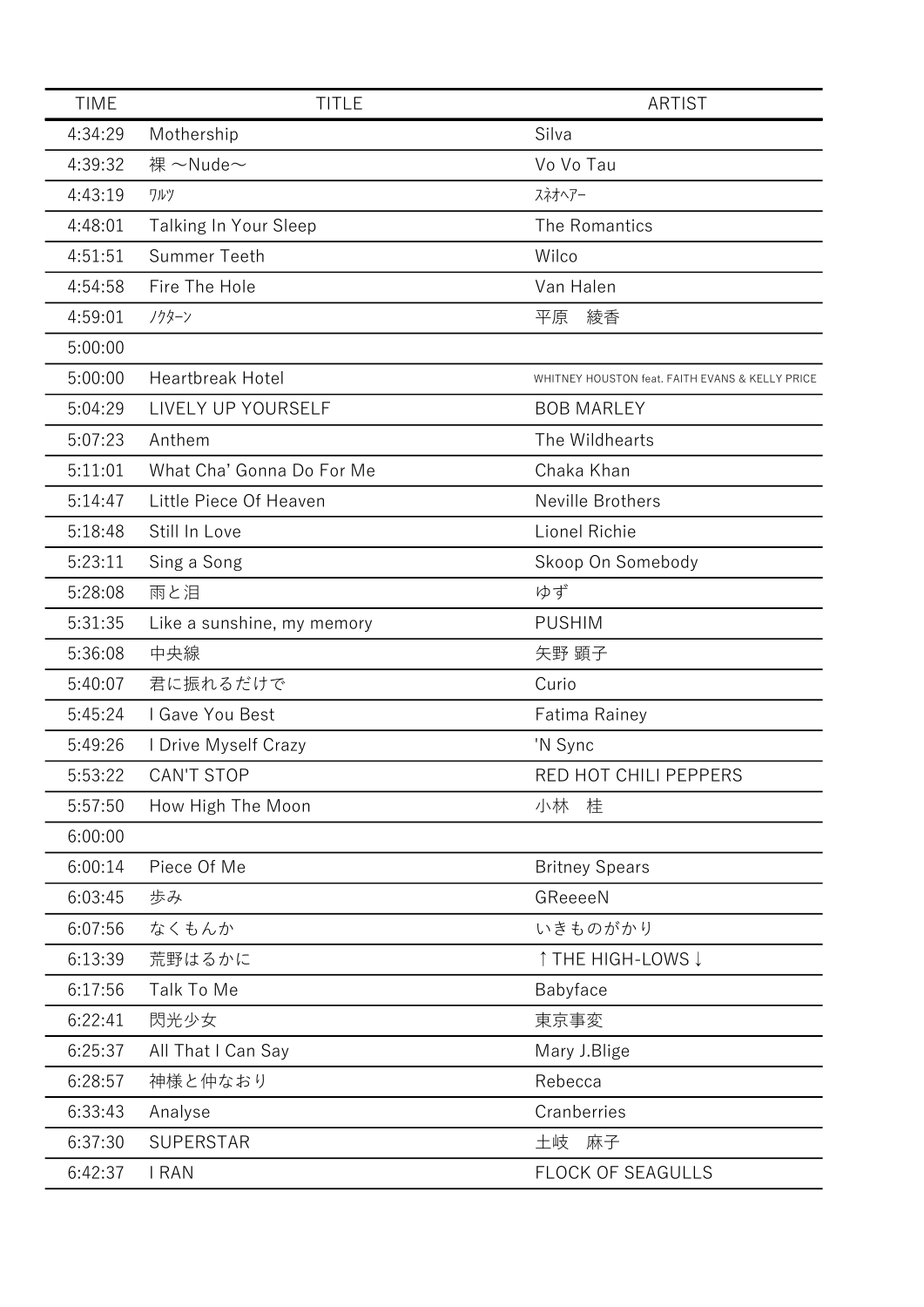| <b>TIME</b> | <b>TITLE</b>                        | <b>ARTIST</b>          |
|-------------|-------------------------------------|------------------------|
| 6:47:39     | ON THE RADIO (日本語ヴァージョン)            | 小柳 ゆき                  |
| 6:51:39     | I Love You Always Forever           | Donna Lewis            |
| 6:55:31     | If You Asked Me To                  | Celine Dion            |
| 7:00:00     |                                     |                        |
| 7:02:05     | A MOMENT LIKE THIS                  | <b>KELLY CLARKSON</b>  |
| 7:05:51     | Namidairo                           | YUI                    |
| 7:09:45     | ONLY THE STRONGEST WILL SURVIVE     | <b>HURRICANE #1</b>    |
| 7:14:27     | <b>LOST CAUSE</b>                   | <b>BECK</b>            |
| 7:18:18     | WILL                                | 中島 美嘉                  |
| 7:23:36     | <b>LOVE LIVES</b>                   | <b>STEVEN TYLER</b>    |
| 7:28:29     | <b>Big Shot</b>                     | <b>Billy Joel</b>      |
| 7:32:04     | Thinking About You                  | Norah Jones            |
| 7:35:42     | DAY TO DAY                          | ストレイテナー                |
| 7:40:33     | Na Na Na                            | My Chemical Romance    |
| 7:44:17     | I'm Too Sexy                        | <b>Right Said Fred</b> |
| 7:47:07     | <b>Beautiful Girl</b>               | Meja                   |
| 7:50:53     | make.believe                        | 元気ロケッツ                 |
| 7:55:58     | The Whole Point Of No Return        | The Style Council      |
| 8:00:00     |                                     |                        |
| 8:02:05     | Through The Wire                    | Kanye West             |
| 8:05:47     | ONE                                 | <b>CRYSTAL KAY</b>     |
| 8:10:13     | I'll Be There For You               | The Rembrandts         |
| 8:13:17     | <b>Strawberry Wine</b>              | Pat Benatar            |
| 8:19:17     | 手と手                                 | 植村香菜                   |
| 8:23:36     | Too Good At Goodbyes                | Sam Smith              |
| 8:27:14     | Love Lies                           | Khalid & Normani       |
| 8:30:34     | fight for your right                | <b>BEASTIE BOYS</b>    |
| 8:34:22     | おがいる                                | いきものがかり                |
| 8:40:06     | Les Champs-Elysees -Stephane Pompou | <b>CLEMENTINE</b>      |
| 8:45:31     | Do For Love                         | 2 Pac                  |
| 8:50:04     | This Is Our Song                    | Code Red               |
| 8:53:32     | <b>RUN</b>                          | レミオロメン                 |
| 9:00:00     |                                     |                        |
| 9:03:30     | 心拍数 2002.10.21なら100年会館              | 山崎 まさよし                |
| 9:08:38     | <b>BRING ME TO LIFE</b>             | EVANESCENCE            |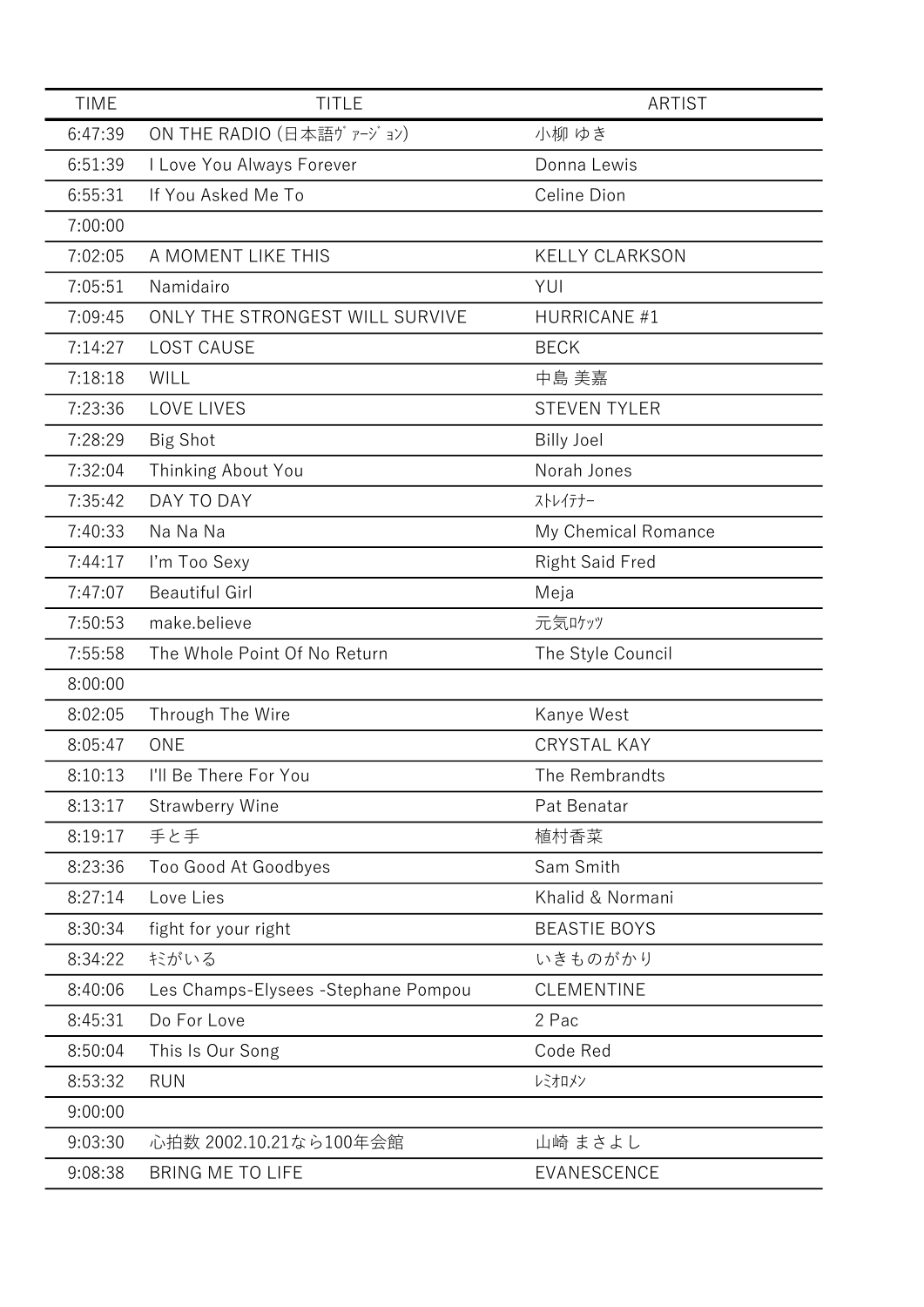| <b>TIME</b> | <b>TITLE</b>                        | <b>ARTIST</b>                      |
|-------------|-------------------------------------|------------------------------------|
| 9:12:34     | O Girlfriend                        | weezer                             |
| 9:16:30     | ミモザ                                 | The Gospellers                     |
| 9:21:20     | With You                            | Mariah Carey                       |
| 9:25:23     | I Don't Want To Talk About It       | Everything But The Girl            |
| 9:29:36     | Never Gonna Fall In Love Again      | Eric Carmen                        |
| 9:33:39     | その線は水平線                             | くるり                                |
| 9:39:15     | <b>Issues</b>                       | Julia Michaels                     |
| 9:42:30     | <b>HYPNOTIZE</b>                    | THE NOTORIOUS B.I.G.               |
| 9:46:21     | <b>JUST RELAX</b>                   | <b>JOE FEATURING DRE</b>           |
| 9:50:20     | miss you                            | 家入け                                |
| 9:54:40     | HIFI BOSSANOVA                      | <b>MATT BIANCO</b>                 |
| 12:30:00    |                                     |                                    |
| 12:30:28    | Holding You Down (Going In Circles) | Jazmine Sullivan                   |
| 12:33:54    | ROCK WITH U                         | <b>JANET</b>                       |
| 12:37:55    | ほんとのきもち                             | 高橋<br>優                            |
| 12:42:46    | girl & boys                         | Good Charlotte                     |
| 12:46:03    | kaleido proud fiesta                | UNISON SQUARE GARDEN               |
| 12:49:41    | <b>MAGIC MAN</b>                    | <b>HEART</b>                       |
| 12:55:26    | C'est La Vie                        | <b>STEREOPHONICS</b>               |
| 13:00:00    |                                     |                                    |
| 13:00:15    | What You Need                       | <b>INXS</b>                        |
| 13:03:46    | Runaway Horses                      | Belinda Carlisle                   |
| 13:08:04    | しわあわせ                               | Vaundy                             |
| 13:12:34    | Hard To Say I'm Sorry               | Az Yet                             |
| 13:16:05    | Squall                              | 04 Limited Sazabys                 |
| 13:19:21    | Longing In Their Hearts             | <b>Bonnie Raitt</b>                |
| 13:24:17    | I've Got My Second Wind             | Al Johnson                         |
| 16:00:00    |                                     |                                    |
| 16:00:14    | Could I Have This Kiss Forever      | WHITNEY HOUSTON & ENRIQUE IGLESIAS |
| 16:04:07    | 君が好きだから・・・                          | 光永<br>亮太                           |
| 16:10:23    | Love Will Remain                    | Jeniifer Brown                     |
| 16:14:22    | Soul Refreshing                     | Robert Randolph & The Family Band  |
| 16:18:09    | <b>Break It</b>                     | 安室<br>奈美恵                          |
| 16:21:27    | $34 + 35$                           | Ariana Grande                      |
| 16:24:35    | BEAUTIFUL, LOVED AND BLESSED        | <b>PRINCE</b>                      |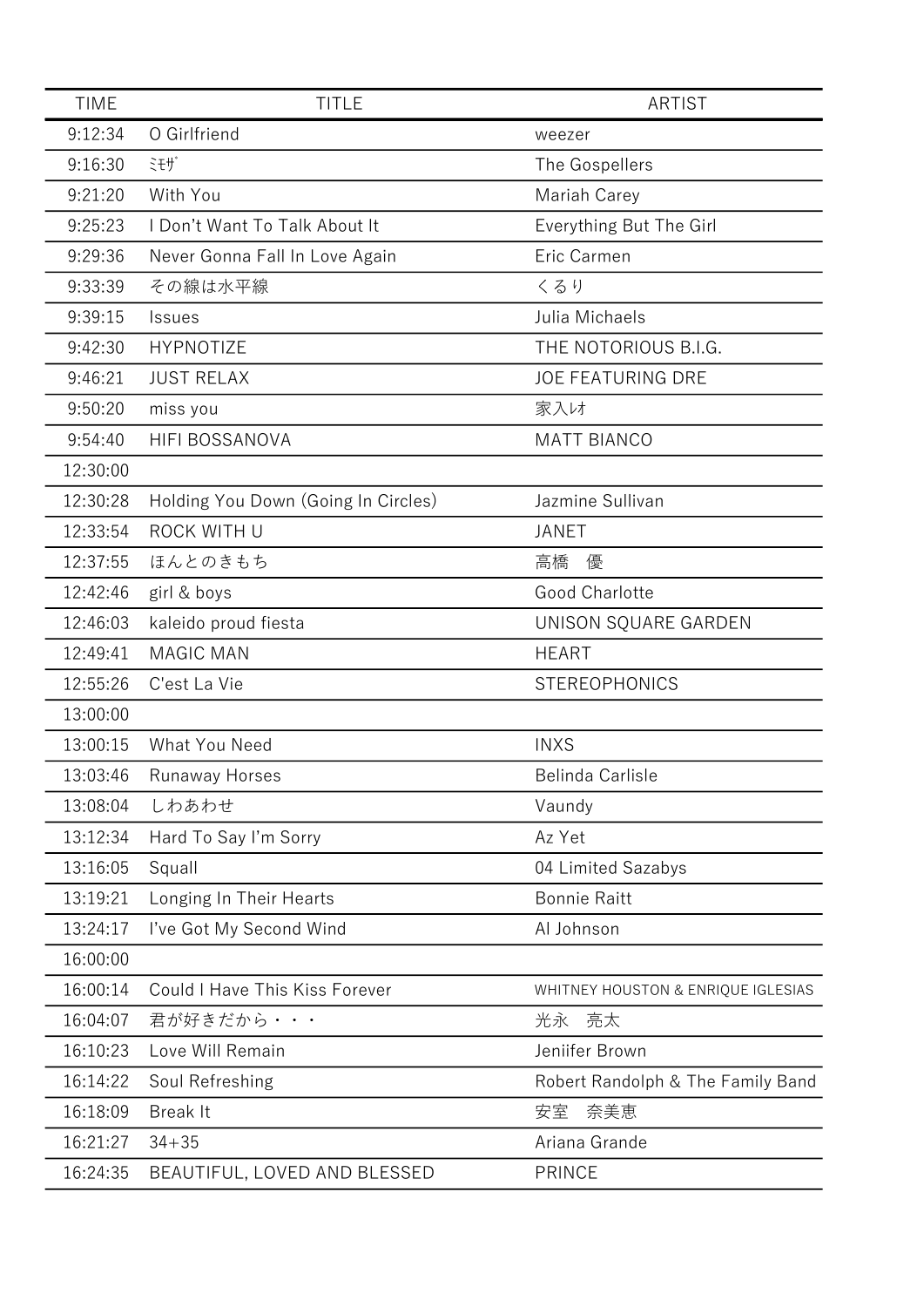| <b>TIME</b> | <b>TITLE</b>                    | <b>ARTIST</b>                             |
|-------------|---------------------------------|-------------------------------------------|
| 16:33:01    | Boy You Knock Me Out            | Tatyana Ali                               |
| 16:37:12    | Everything Needs Love feat. BoA | <b>MONDO GROSSO</b>                       |
| 16:42:15    | Say You, Say Me                 | Lionel Richie                             |
| 16:46:13    | Quiet                           | Rachael Yamagata                          |
| 16:52:23    | Sea Side Jet City               | <b>Blankey Jet City</b>                   |
| 16:56:37    | THAT'S THE WAY A WOMAN IS       | <b>MESSENGERS</b>                         |
| 19:00:00    |                                 |                                           |
| 19:00:14    | SORRY                           | Buckcherry                                |
| 19:04:00    | 兆し                              | 城 南海                                      |
| 19:08:41    | Driving Me Crazy                | Sam Adams                                 |
| 19:12:45    | Grenade                         | <b>Bruno Mars</b>                         |
| 19:16:33    | M八七                             | 米津 玄師                                     |
| 19:20:52    | Forgive Me This                 | Anna Vissi                                |
| 19:25:28    | Open Your eyes You Can Fly      | Vanessa Wiliams                           |
| 19:31:11    | slow dance                      | John Legend                               |
| 19:35:54    | <b>EXCITE</b>                   | 三浦 大知                                     |
| 19:39:16    | WHY DO YOU LOVE ME              | GARBAGE                                   |
| 19:43:07    | <b>HOW LONG</b>                 | <b>EAGLES</b>                             |
| 19:46:29    | 朝焼けの旅路                          | Jackson vibe                              |
| 19:49:48    | Sur La Route                    | Clementine                                |
| 19:53:38    | I Don't Want To Wait            | Paula Cole                                |
| 20:00:00    |                                 |                                           |
| 20:00:15    | COMING AROUND AGAIN             | <b>SIMON WEBBE</b>                        |
| 20:03:53    | <b>RUN</b>                      | bird                                      |
| 20:10:36    | Where Them Girls At             | David Guetta Feat. Flo Rida & Micki Minaj |
| 20:13:51    | One Day                         | Matisyahu                                 |
| 20:17:39    | 初恋が泣いている                        | あいみょん                                     |
| 20:21:33    | <b>AXIS</b>                     | PET SHOP BOYS                             |
| 20:27:14    | I Will Always Love You          | Take 6                                    |
| 20:31:11    | WE BELONG TOGETHER              | <b>MARIAH CAREY</b>                       |
| 20:34:29    | Porcelain                       | Julia Fordham                             |
| 20:39:58    | Balloon                         | chelmico                                  |
| 20:43:46    | Let Me Knoe                     | The Supernaturals                         |
| 20:46:35    | SOMEWHERE I BELONG              | <b>LINKIN PARK</b>                        |
| 20:50:19    | 暴れだす                            | ウルフルズ                                     |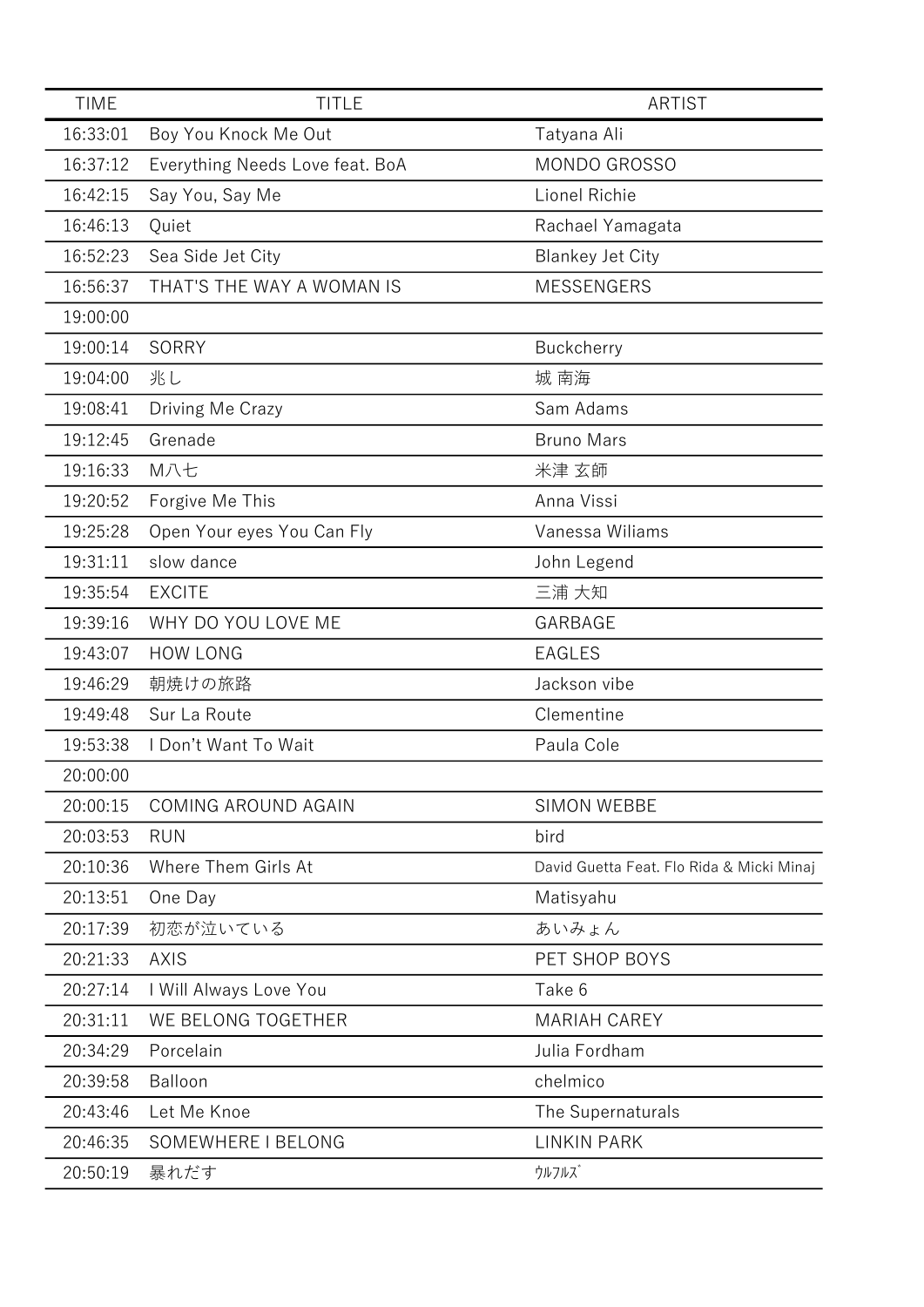| <b>TIME</b> | <b>TITLE</b>              | <b>ARTIST</b>                      |
|-------------|---------------------------|------------------------------------|
| 20:54:32    | <b>SUPER LOVE</b>         | <b>CELINE DION</b>                 |
| 21:00:00    |                           |                                    |
| 21:10:34    | Stay The Night            | Chicago                            |
| 21:14:18    | Fascination               | Workshy                            |
| 21:18:26    | 泣いたりしないで                  | 雅治<br>福山                           |
| 21:22:48    | More Than Words           | Frankie J                          |
| 21:26:57    | Taken Away                | <b>DIGITALISM</b>                  |
| 21:31:11    | Maybe, Baby               | Emilia                             |
| 21:34:17    | Give A Little Love        | Mr. President                      |
| 21:37:52    | ロックンロール                   | くるり                                |
| 21:41:59    | Murder                    | Old 97's                           |
| 21:45:44    | <b>Ticket To Paradise</b> | 中西 圭三                              |
| 21:50:23    | Hey Brother               | Adriana Evans                      |
| 21:53:58    | Listen to The Music       | <b>INCOGNITO</b>                   |
| 22:00:00    |                           |                                    |
| 22:00:15    | <b>TAKE CONTROL</b>       | Amerie                             |
| 22:03:56    | In Harm's Way             | <b>BeBe Winans</b>                 |
| 22:08:45    | サバ イバ ルナイフ                | カミナリグ モ                            |
| 22:12:44    | TEAR OFF YOUR OWN HEAD    | THE BANGLES                        |
| 22:16:42    | 知らないんでしょ?                 | 平井 堅                               |
| 22:20:31    | <b>NO SURPRISE</b>        | <b>DAUGHTRY</b>                    |
| 22:25:18    | You Oughta Know           | Alanis Morissete                   |
| 22:30:14    | <b>GIMME LOVE</b>         | THE TROUBADOURS                    |
| 22:34:17    | Unpredictable             | Jamie Foxx Feat. Ludacris          |
| 22:37:56    | Deep Inside               | Mary J. Blige Featuring Elton John |
| 22:42:26    | Revive                    | Dragon Ash                         |
| 22:46:59    | <b>WALK THIS WAY</b>      | RUN-D. M. C.                       |
| 22:52:19    | 愛のしるし                     | Puffy                              |
| 22:55:04    | Always On The Run         | Lenny Kravitz                      |
| 23:00:00    |                           |                                    |
| 23:00:15    | The Best Of My Love       | <b>Rod Stewart</b>                 |
| 23:03:57    | 恋焦がれて見た夢                  | 絢香                                 |
| 23:10:17    | <b>TEARING US APART</b>   | ERIC CLAPTON with TINA TURNER      |
| 23:14:30    | What Happened To You?     | The Offspring                      |
| 23:16:50    | <b>Believe</b>            | 西野カナ                               |